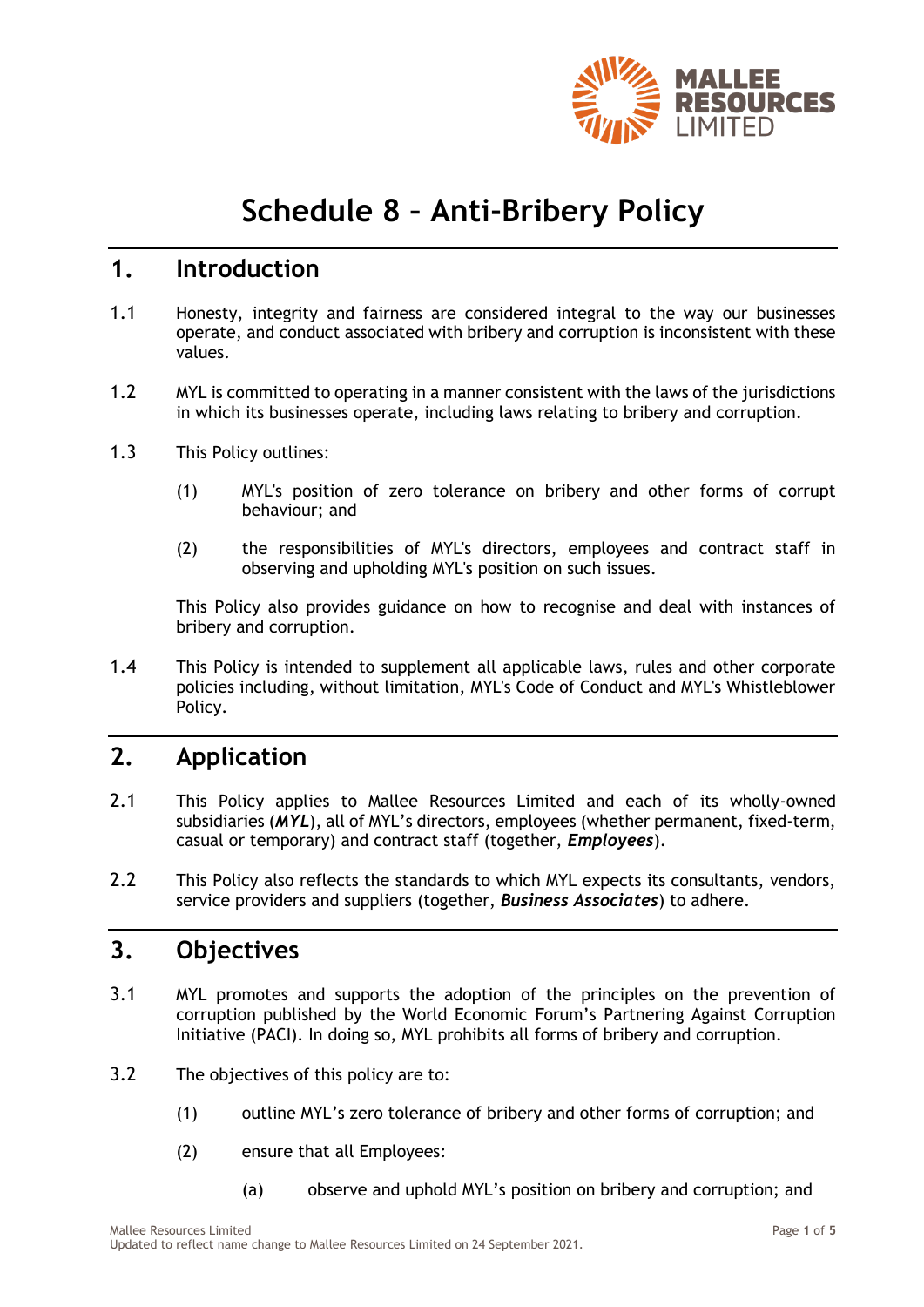

(b) monitor the conduct of Business Associates for consistency with this policy.

# **4. Bribes**

#### **Zero tolerance**

- 4.1 MYL takes a zero-tolerance approach to bribery and corruption.
- 4.2 The fact that bribery and corruption may be tolerated or encouraged in any jurisdiction in which MYL does business does not affect MYL's commitment to best business practice.

#### **What is bribery?**

- 4.3 Acts of bribery are designed to improperly influence an individual in the performance of their duty or function, whether in the public or private sector.
- 4.4 *Bribery* is the offering, promising, giving, requesting, accepting or authorising of a **benefit** (in each case, directly or indirectly) with the intention of influencing a person who is otherwise expected to act in good faith or in an impartial manner to do or omit to do anything in the performance of their role or function in order to obtain or provide an *improper business advantage*.

For the purposes of this Policy, the offering, promising, giving, requesting, accepting or authorising of a *facilitation payment* will also be considered bribery, regardless of whether such payments are legal in the jurisdiction in which MYL is operating.

- (1) A *benefit* can be anything of value and is not limited to money or property.
- (2) An *improper business advantage* is an advantage gained that assists in the conduct of the business and which is not legitimately due.
- (3) A *facilitation payment* is typically a small payment made to secure or expedite the performance of a routine or necessary action by a government official or employee.

#### **Breach of anti-bribery laws – A serious offence**

- 4.5 The breach of an anti-bribery law is a serious offence. Both companies and individuals that breach such laws can be fined, and individuals can be imprisoned.
- 4.6 It is irrelevant if the Bribe is accepted or ultimately paid. Merely offering the Bribe may be sufficient for an offence to be committed under the relevant law and will constitute a breach of this Policy.

#### **What to do if you receive a request for a Bribe**

4.7 If you receive a request for a Bribe, you must report the matter as soon as possible using the reporting procedure set out in the Whistleblower Policy.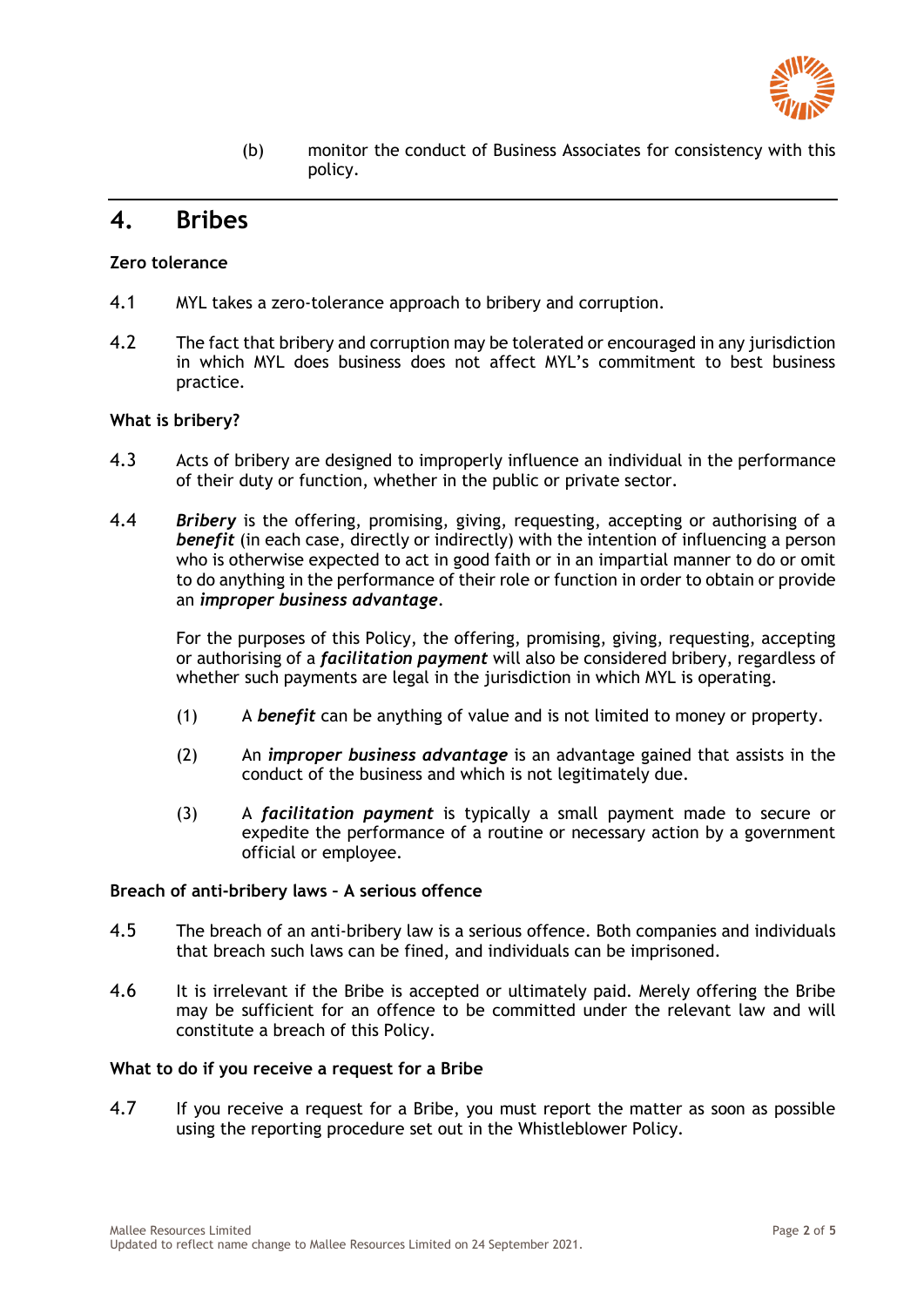

# **5. Political Contributions and Charitable Contributions / Sponsorships**

#### **Political contributions**

- 5.1 Political contributions must not be made, or permitted to be made, as a subterfuge for bribery.
- 5.2 In order to avoid any perception of a political contribution being made or permitted to be made in breach of the principle set out in paragraph 5.1, a political contribution by or on behalf of MYL is subject to MYL's Delegated Authority Policy and must:
	- (1) be transparent and made in accordance with applicable law;
	- (2) be approved by the Board of Directors;
	- (3) be accurately recorded in MYL's business records; and
	- (4) not be made in cash or to a private account.

#### **Charitable contributions/sponsorships**

- 5.3 Charitable contributions and sponsorships must not be made, or permitted to be made, as a subterfuge for bribery. A charitable donation may pose a risk of corruption if, for example, it is made to an artificial charitable organisation, or it ultimately benefits a third party such as a government official.
- 5.4 In order to address the risk in paragraph 5.3, charitable contributions and sponsorships by or on behalf of MYL are subject to MYL's Delegated Authority Policy and must:
	- (1) be made only to approved not-for-profit organisations whose goals reflect MYL's values;
	- (2) be accurately recorded in MYL's business records; and
	- (3) not be made in cash or to a private account.

# **6. Gifts and Hospitality**

#### **General prohibition on gifts and hospitality**

- 6.1 MYL recognises that accepting or offering gifts or hospitality of moderate value is in some cultures customary and in accordance with local business practice. However, the offering or acceptance of gifts or hospitality may compromise, or appear to compromise, the exercise of objective business judgment. It may also give rise to conflicts of interest between the personal interests of, on the one hand, MYL, and on the other hand, the Employee.
- 6.2 For the reasons set out in paragraph 6.1, MYL' policy is to prohibit the offering or acceptance of gifts or hospitality **unless the offering or acceptance meets the requirements set out in paragraph 6.3**.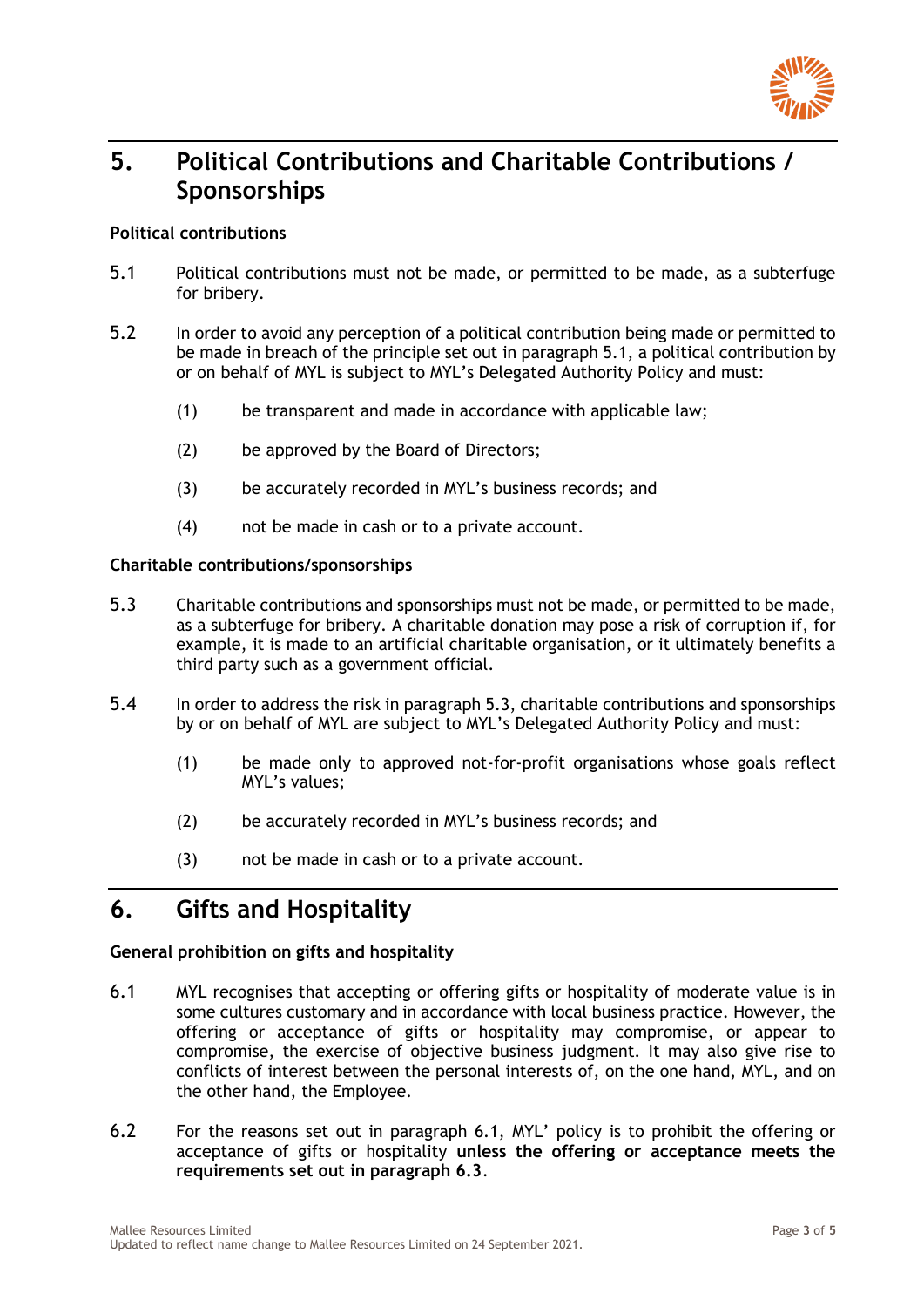

#### **Conditions**

- 6.3 The offering or acceptance of a gift will be permitted if it meets the following requirements:
	- (1) it is consistent with customary business practices, and does not violate applicable laws or ethical standards, in the jurisdiction in which the expenditure is made;
	- (2) it does not include cash, loans or cash equivalents;
	- (3) it is not excessive in value;
	- (4) it cannot reasonably be perceived as an attempt to improperly influence the performance of the role or function of the recipient;
	- (5) it is given in an open and transparent manner; and
	- (6) public disclosure of it would not embarrass MYL.

#### **A matter of judgment**

- 6.4 The practice of giving business gifts and taking part in corporate hospitality events varies between countries, regions and industries, and what may be normal and acceptable in one may not be in another. It is a matter to be approached conservatively and prudently by MYL and its Employees.
- 6.5 If you have any doubts as to whether the offering or acceptance of a gift or hospitality is permitted under this Policy, please contact your Manager or the Company Secretary. Alternatively, if you would like to submit your query anonymously, you may do so using the independent hotline service referred to in MYL's Whistleblower Policy.

# **7. Consequences of Breaching this Policy**

- 7.1 The breach of an anti-bribery law or an anti-corruption law is a serious offence.
- 7.2 If MYL is found to have taken part in bribery or any other related improper conduct addressed by this Policy, it could face a fine and suffer serious reputational harm. Individuals may be subject to significant financial penalties or lengthy terms of imprisonment.
- 7.3 A breach of this Policy will be regarded as serious misconduct. Disciplinary action will be taken against any Employee who breaches this Policy. Disciplinary action may include termination of employment.
- 7.4 The consequences for non-compliance with this Policy can extend beyond criminal activities and termination of employment with MYL. Other potential consequences for individuals include difficulty finding employment in a similar industry, disqualification from holding management positions and restrictions on international travel.